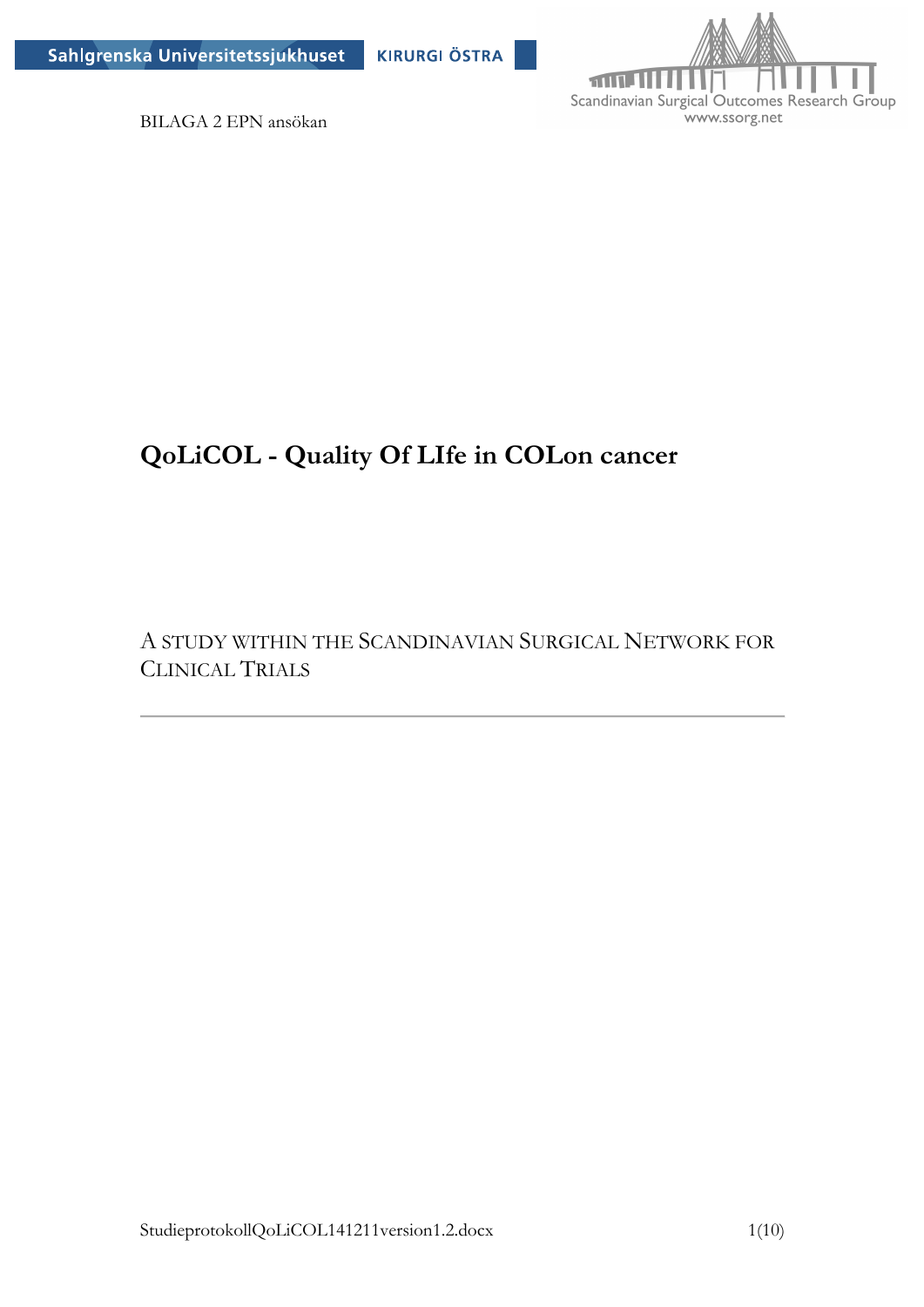

## **CONTENT**

| Content                             | $\boldsymbol{2}$          |
|-------------------------------------|---------------------------|
| 1. Introduction                     | 3                         |
| 1.1 Protocol committe               | $\mathfrak{Z}$            |
| 1.2 Steering committee              | $\mathfrak{Z}$            |
| 1.3 Writing committee               | $\mathfrak{Z}$            |
| 1.4 Coordinating centre             | $\mathfrak{Z}$            |
| 1.4.1 Principal investigator        | $\overline{\mathbf{3}}$   |
| 1.4.2 Deputy Principal Investigator | $\overline{3}$            |
| 1.4.3 Ph.D.-student                 | $\overline{3}$            |
| 1.5 Protocol summary                | $\mathfrak{z}$            |
| 2. Protocol                         | 4                         |
| 2.1 Background                      | $\overline{\mathcal{A}}$  |
| 2.2 Study design                    |                           |
| 2.3 The hypotheses                  | $\frac{5}{5}$             |
| 2.4 Endpoints                       | $\overline{\mathfrak{z}}$ |
| 2.4.1. Primary end-point            | 5                         |
| 2.4.2. Secondary end-points         | 5                         |
| 2.5 Ethics                          | 6                         |
| 2.6 Eligibility                     | 6                         |
| 2.6.1 Inclusion criteria            | 6                         |
| 2.6.2 Exclusion criteria            | 6                         |
| 2.6.3 External validity             | 6                         |
| 2.7 Inclusion of patients           | 6                         |
| 2.8 Questionnaires                  | $\overline{z}$            |
| 2.9 Data collection                 | $\overline{z}$            |
| 2.10 Study organization             | $\delta$                  |
| 2.11 Work plan                      | $\mathcal S$              |
| 2.11 Statistical Methods            | 8                         |
| 3.0 Financing                       | 8                         |
| 4.0 Bibliography                    | 8                         |
|                                     |                           |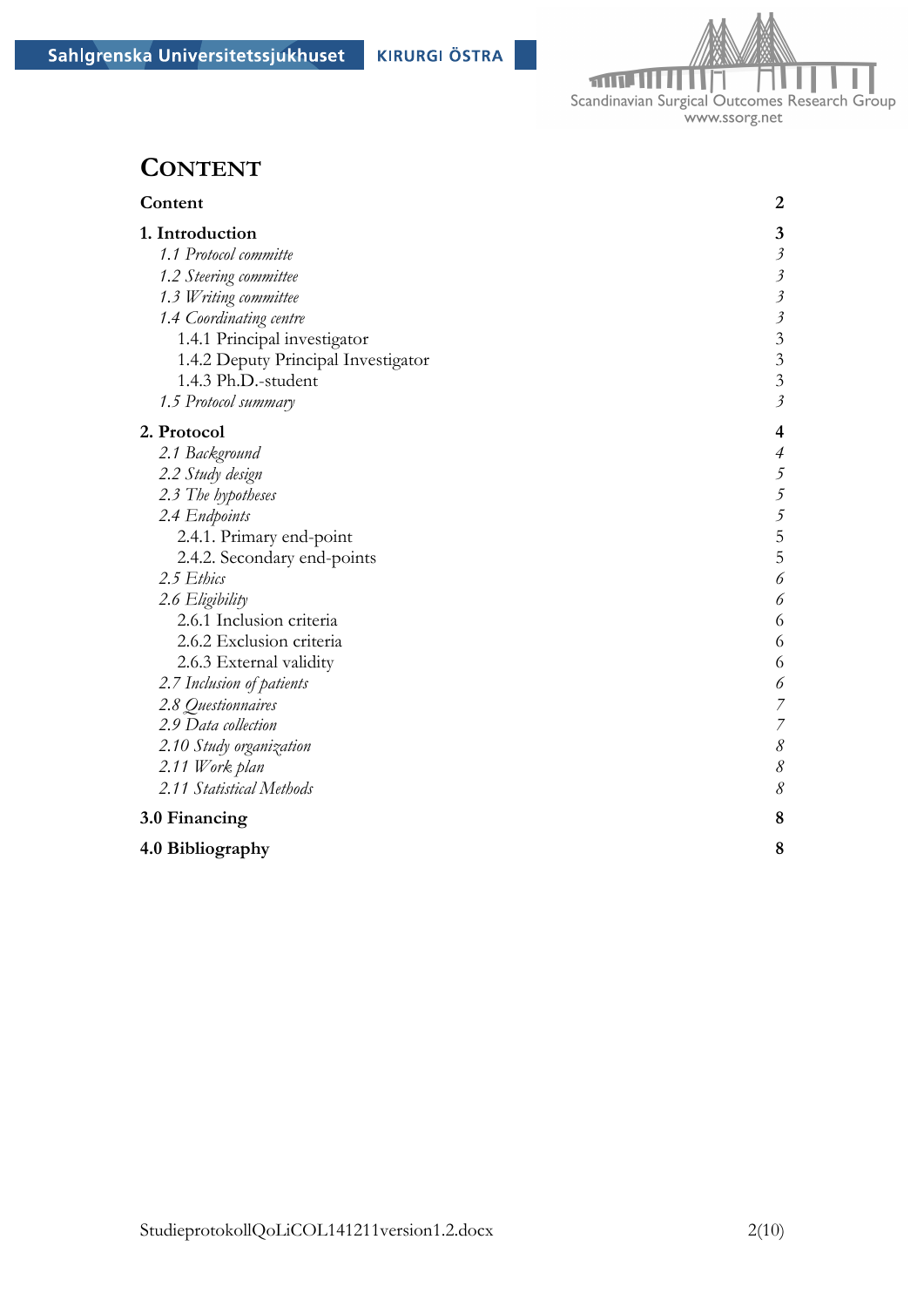

## **1. INTRODUCTION**

#### **1.1 Protocol committe**

Eva Angenete, MD, PhD, Department of Surgery, Sahlgrenska University Hospital/Östra and Sahlgrenska Academy.

Eva Haglind, MD, PhD, professor, Department of Surgery, Sahlgrenska University Hospital/Östra and Sahlgrenska Academy.

Stefan Skullman, MD, PhD, Department of Surgery, Skaraborgs Kärnsjukhus, Skövde and Sahlgrenska Academy

Kajsa Holm, research nurse, Department of Surgery, Sahlgrenska University Hospital/Östra and Sahlgrenska Academy.

Elisabeth González, research nurse, Department of Surgery, Sahlgrenska University Hospital/Östra and Sahlgrenska Academy.

#### **1.2 Steering committee**

Protocol committee.

#### **1.3 Writing committee**

In agreement with internationally accepted guidelines ("the Vancouver criteria") for authorship the members in the protocol group who are active in planning, running, analysis and writing will be part of the writing committee. Doctoral/post.doc students actively working with the trial will also be included in the writing committee. Final decision on participation in the writing committee will be left to the PI and deputy PI. All decisions regarding research questions and extraction of data will be taken by the PI and deputy PI.

Publication of results is planned to be in international "peer review" scientific journal.

#### **1.4 Coordinating centre**

SSORG/Göteborg, Department of Surgery, Sahlgrenska Academy at University of Gothenburg, Sahlgrenska University Hospital/Östra

#### **1.4.1 Principal investigator**

Eva Angenete, M.D., Ph.D., Department of Surgery, Sahlgrenska Academy at University of Gothenburg, Sahlgrenska University Hospital/Östra

#### **1.4.2 Deputy Principal Investigator**

Eva Haglind, MD, PhD, professor, Department of Surgery, Sahlgrenska University Hospital/Östra and Sahlgrenska Academy.

#### **1.4.3 Ph.D.-student**

Will be assigned later on in the study.

#### **1.5 Protocol summary**

All patients presenting at participating hospitals during the recruitment period with a newly diagnosed colon cancer, regardless of stage and planned treatment, will be eligible for inclusion. They will answer a questionnaire on health related quality of life, physical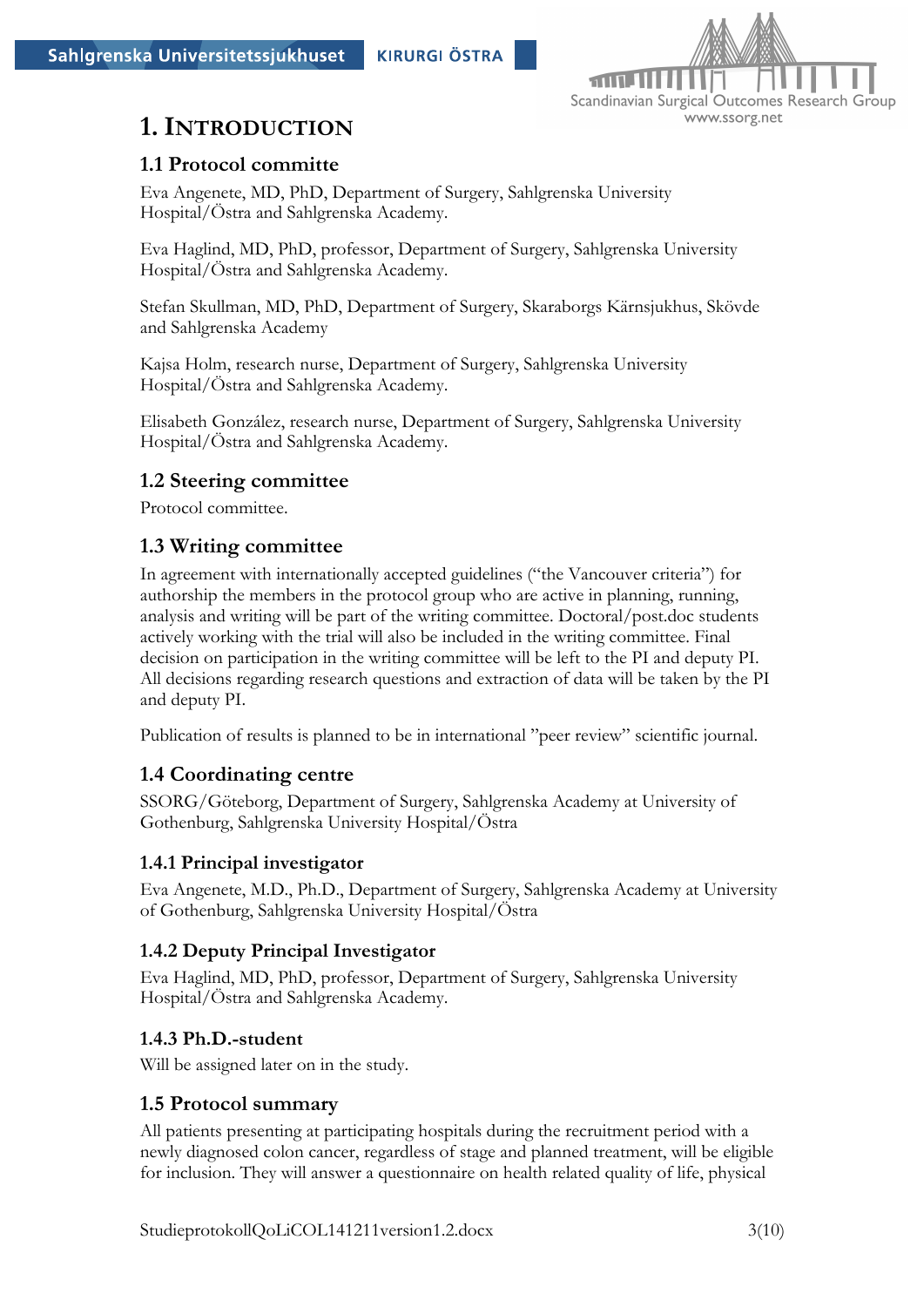

symptoms, functional impairments and

socioeconomic status at diagnosis and after 12, 36 months. Clinical data including recurrence, survival, surgical treatment, oncologic result (pathology report) and adjuvant treatment will be collected from the Swedish ColoRectal Cancer Registry (SCRCR)

## **2. PROTOCOL**

#### **2.1 Background**

Colon cancer is one of the most common cancers in Sweden as well as in the world  $1$  and is treated with surgery and postoperatively sometimes with additive treatment such as adjuvant chemotherapy<sup>2</sup>. The overall survival after curative treatment is over 60%. Preoperative information prior surgery for colon cancer may be scarce and need improvement<sup>3</sup>, and it is also important to evaluate what information patients retain.

There are indications that pre-treatment QoL and morbidity may affect clinical results and even survival<sup>48</sup>. It is often assumed that chemotherapy as an adjuvant (prophylactic) treatment for colon cancer patients may reduce QoL, but there is data indicating otherwise<sup>9</sup>, supporting that more studies are needed to fully explore the long-term QoL in this patient group. It has also been shown that tumour stage at presentation has an effect on  $QoL<sup>10</sup>$ . Waiting for diagnosis and treatment may cause distress and anxiety, but the studies regarding colon cancer are scarce and evidence is lacking 13. The effect on the tumour growth and survival in regard to delay of diagnosis and treatment has been studied in a Danish population indicating that it had no effect on stage of the disease at diagnosis 14 for colon cancer patients. However, if it has an effect on the QoL it is still of importance.

Studies indicate that cancer survivors may have different QoL in different age groups, older patients having better QoL than younger 15 and data also indicate that social support may improve QoL in colorectal cancer survivors<sup>15</sup>. There are modifiable factors that impact QoL such as lifestyle changes, financial difficulties, stoma-related problems and thoughts about the future  $16-19$ , and a more thorough study regarding QoL, patient lifestyle and the patient experience of colon cancer may reveal possible interventions to improve QoL. Colon cancer surgery is associated with a substantial morbidity and this may have an effect on the financial situation of the individual patient  $20,21$ . The morbidity itself, especially if complications occur may negatively affect  $\text{OoL}^{22}$  and this must also be addressed. Also, cultural aspects must be taken into account when addressing OoL<sup>23</sup>.

The surgical technique is of importance in the short-term evaluation of  $\text{QoL}^{11,12}$ , but there are no indications that it affects long-term function. However, surgical technique affects nerves and may cause sexual dysfunktion. Sexual dysfunction is important to address, most patients want to be assisted in their situation  $24$ . However, there are many factors to take into account when assessing sexual effects after QoL, such as demographic, medical and psychosocial factors <sup>25</sup>.

In the clinical setting, QoL may not always be in focus during long term follow-up  $^{26}$ thus the surgeon's scientific knowledge about QoL problems may improve patient satisfaction and the patient-doctor relationship.

The aim of the present study is to explore QoL preoperatively, after 1, 2 and 5 years to explore and identify symptoms and problems of QoL in colon cancer patients.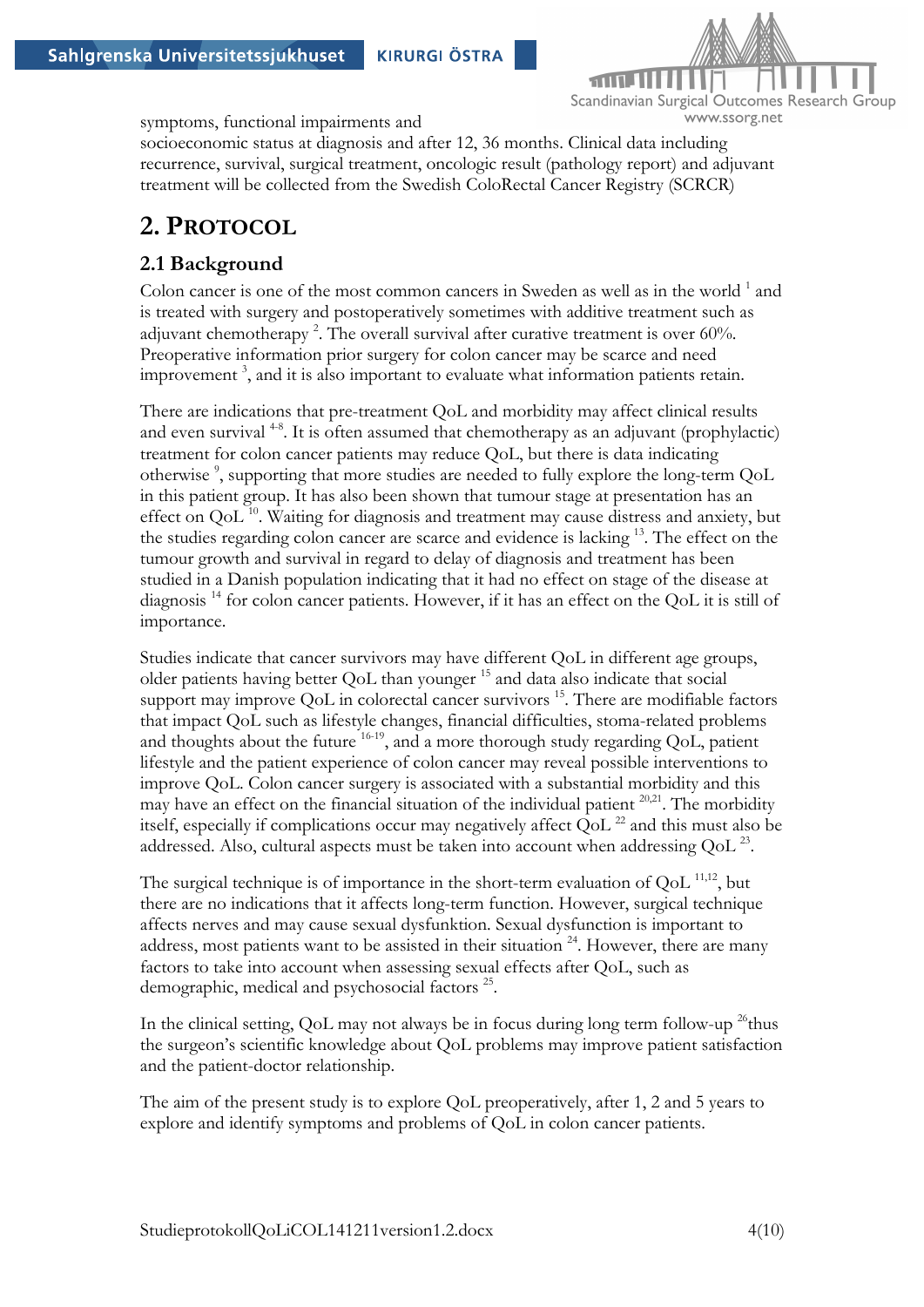



### **2.2 Study design**

QoLiCOL is an explorative, prospective, longitudinal, non-interventional, international, multicenter study of health-related quality of life, physical symptoms, functional impairments and socioeconomic burden in colon cancer patients. All patients presenting at participating hospitals during the recruitment period with a newly diagnosed rectal cancer, regardless of stage and planned treatment, will be eligible for inclusion. Patients will be followed for 3 years. They will be asked to answer questionnaires at three different time points during follow-up: at diagnosis and after 12 and 36 months. Clinical data, including recurrence, surgical treatment, oncologic result (pathology report) and adjuvant treatment will be collected from the national quality registry for rectal cancer in Denmark and Sweden. As these registries differ in some areas between the countries, additional data will be collected through short CRF:s (see below).

### **2.3 The hypotheses**

As this is an exploratory study many hypotheses have been developed:

- A colon cancer diagnosis may affect quality of life
- Quality of life may not necessarily be lower in patients with an advanced colon cancer compared to patients with a localized tumour
- A questionnaire with longitudinal follow-up may detect differences in patient expectations and experiences over time
- Complications associated with colon cancer treatment may affect quality of life as well as the socioeconomic situation for the patient
- Preoperative quality of life may affect coping strategies and quality of life 1, 2 and 5 years after initiated colon cancer treatment
- Patient expectation of cure of the colon cancer influences QoL
- Gender, age and education level may influence QoL during treatment and follow up

### **2.4 Endpoints**

#### **2.4.1. Primary end-point**

The primary end-point is to describe QoL, symptoms and functional impairments in an unselected population of colon cancer patients

#### **2.4.2. Secondary end-points**

- Generate basic descriptive data of the patient population, such as demography, socioeconomic data, disease stage at diagnosis, type of treatment, recurrence and survival
- Compare differences in QoL between patients with different tumour levels
- Detect differences in QoL in patients over time after colon cancer treatment
- Evaluate the effect of complications after colon cancer surgery on the patients socioeconomic situation
- Evaluate the effect of coping strategies on QoL after initiated treatment
- Describe patient expectations at diagnosis of colon cancer
- Identify differences in QoL between patients in different groups regarding gender, age and education level
- Analyse how clinical factors like oncologic result of operation, morbidity, recurrence and survival influence QoL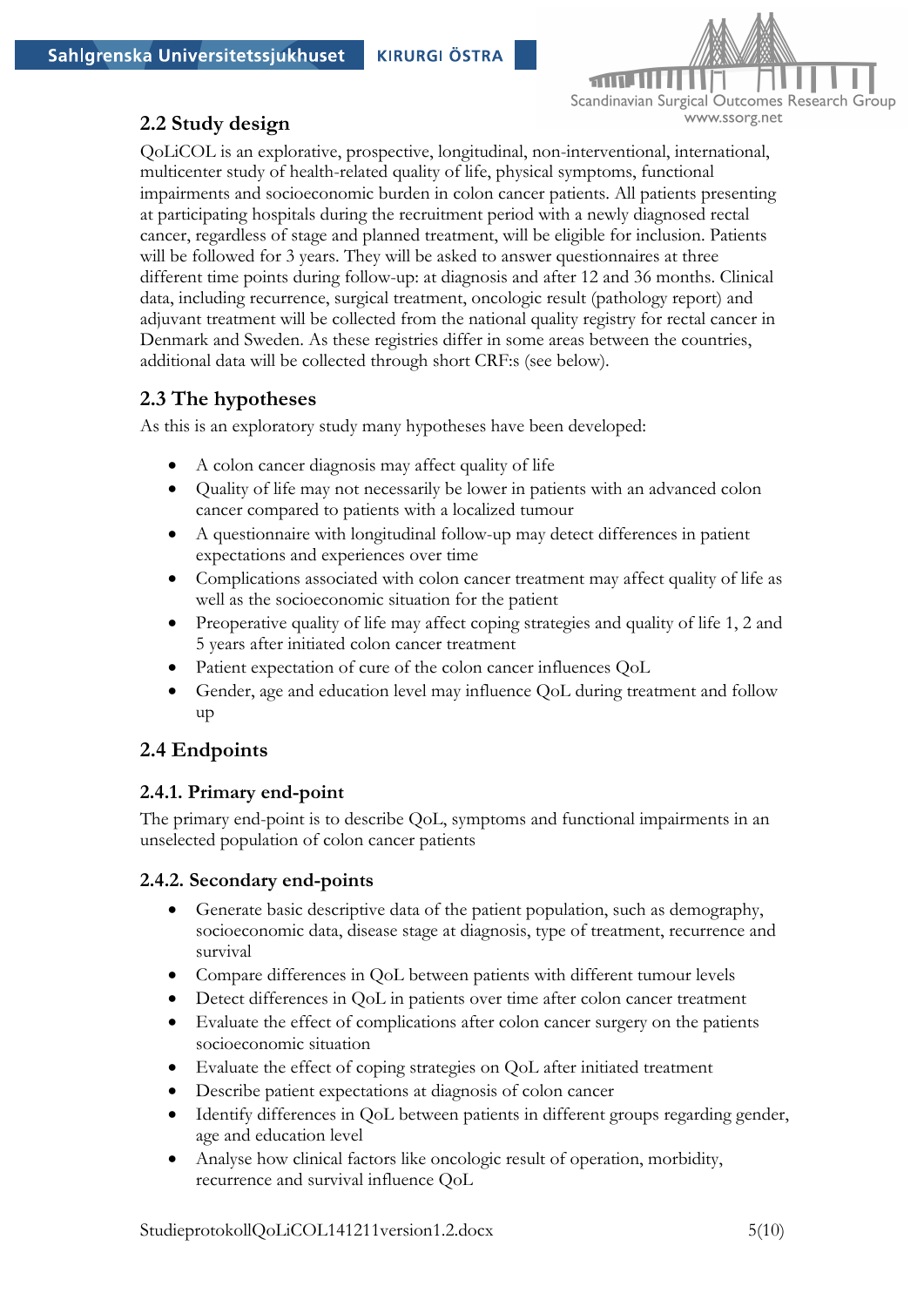

- Identify areas of improvement in treatment and patient care
- Enable initiation interventional studies when appropriate
- Analyse health economy aspects of QoL and morbidity in the patient population

### **2.5 Ethics**

The trial must be approved by the appropriate ethics committee for each participating institution prior to entry into the study. In Sweden the coordinating centre (Sahlgrenska University Hospital) will apply for all Swedish participating centres.

In Denmark professor Jacob Rosenberg will apply for all Danish participating centres.

Eligible patients will be informed personally by a surgeon or a research-nurse and given written information about the trial. Informed consent should be obtained from each patient according to the guidelines of the ethical committee. Patients remain free to withdraw their consent to participate in the study at will and at any time without giving their reasons.

## **2.6 Eligibility**

#### **2.6.1 Inclusion criteria**

All patients presenting at the participating hospitals with a newly diagnosed colon cancer, regardless of stage at diagnosis and treatment, will be eligible for inclusion.

#### **2.6.2 Exclusion criteria**

- Age below18 years at diagnosis.
- No informed consent received or withdrawal of informed consent.

#### **2.6.3 External validity**

A screeninglog is held at each participating hospital and will be cross checked with the Swedish ColoRectal Cancer Registry.

All newly diagnosed colon cancer patients are registered in a "screening log". The "screening log" is kept at each participating hospital and reported quarterly to the study secretariat. The reason for non-inclusion or exclusion should always be noted. Patients who do not wish to participate are registered as "no consent" by initials, clinical stage at presentation, age and gender. Missed patients are registered as "missed" in the same manner, i.e. by initials etc. The study secretariat will keep a list of all patients with rectal cancer who do not fulfil inclusion criteria or have been excluded or missed. Lists of patients included at each participating hospital will be sent to the respective local investigator. If the patient wants to withdraw her/his earlier consent, all data regarding her/him will be deleted. Patients who do not answer questionnaires are asked if they want to quit the study. If so, no further information will be collected and the patient will be asked if all data collected so far should be deleted or can be kept.

### **2.7 Inclusion of patients**

All newly diagnosed colon cancer patients presenting at participating hospitals will be asked about participation. Patients will be included when they have received information about their planned treatment.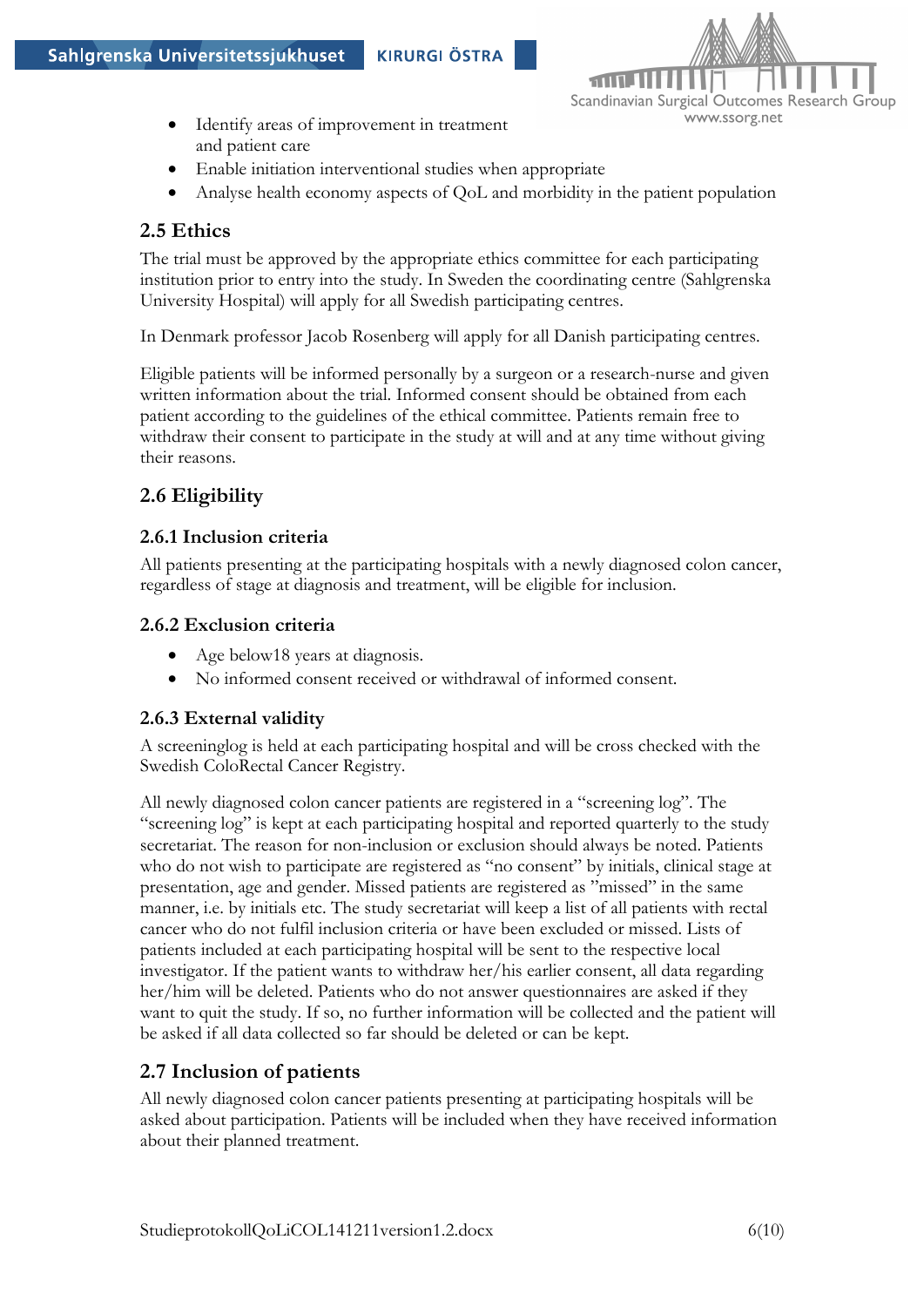

Full identity, address and telephone numbers are

registered by telephone and fax to Regionalt cancercentrum väst (RCCV) in Gothenburg, where the inclusion data base is kept. This data enables SSORG/Gothenburg to contact patients and to send out questionnaires.

#### **2.8 Questionnaires**

Patients will answer questionnaires at the following time-points:

- At diagnosis, i.e. at presentation of a plan for the treatment
- At 12 months after start of the treatment
- At 36 months after start of the treatment

The questionnaire has been constructed based on a concept developed by Steineck et al  $27,28$ . It contains detailed questions about the quality, frequency, intensity and duration of rectal cancer-specific symptoms as well as questions on functional impairments, psychological symptoms, socioeconomic status and demography.

It has been developed using well-validated and previously described methods. The questionnaire was developed using in-depth qualitative interviews as a base together with previously validated questions <sup>29,30</sup>, and an expert panel consisting of colorectal surgeons, oncologists, gynaecologists, nurses specialized in surgery then performed a content validation. The questionnaire has been face-to-face validated by colon cancer patients using the validation methods described previously for a questionnaire for prostate cancer patients 30.

The time frame in most of the questions is set to "the last month" to achieve as true answers as possible. When appropriate, patients have been asked about the quality, frequency and intensity of a symptom as well as the corresponding bother  $^{28}$ . All questions including quality, frequency and intensity of sexual function/activities included the alternative: "Not applicable, I have not had any sexual activity/been sexually aroused within the last month" and some questions also included "I don't know" as an option.

Psychological symptoms, well being, and the subjective quality of life are assessed in an ordinal seven-point Likert-type response format.

To facilitate health economy analyses and comparison with the general population, a commonly used generic instrument, EQ-5D, has been included in the questionnaire. It also includes the Sense of Coherence (SOC) scale (KASAM in Swedish) 31.

#### **2.9 Data collection**

The study secretariat at SSORG/Gothenburg, Sahlgrenska University Hospital/Östra handles routines for sending out of all questionnaires: 0, 12 and 36 months after inclusion and reminders. The first questionnaire will be sent out as soon as the patient has been registered in the inclusion database.

Each questionnaire is given a patient specific code. The patient code number and the possibility to identify individual patients is stored at the Sahlgrenska University Hospital, on a server within the hospital IT system, using the inherent security system.

The questionnaires are returned to the study secretariat and collected data is stored within the server of Gothenburg University without any personal identification other than the patient code. Data from the national quality registries for rectal cancer will be retrieved and added. Data may be used for analysis and publication from time "0" as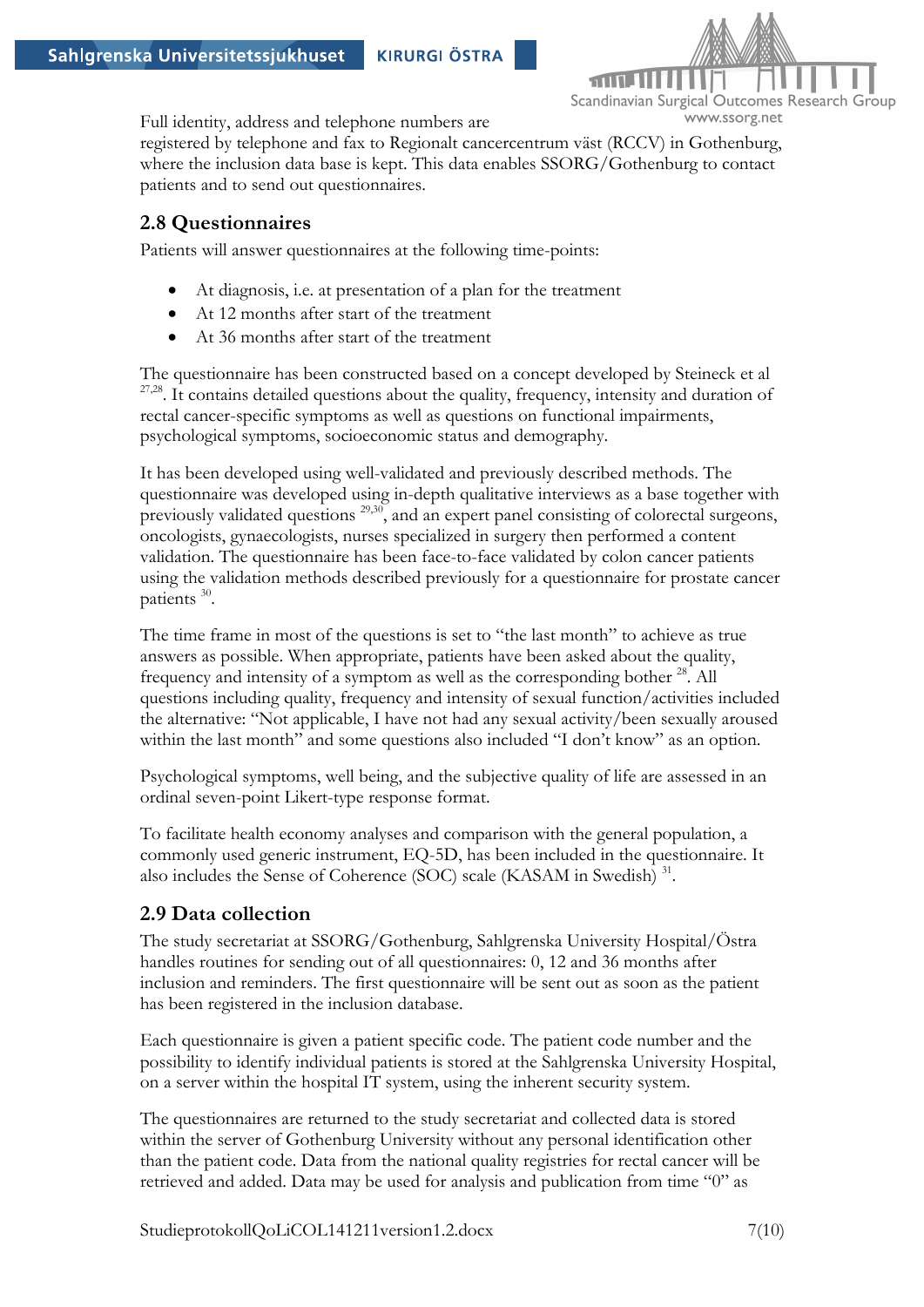

soon as full accrual has been reached, from time "12

months" when all included patients have passed that time point etc. Data can only be analysed or copied from the database by decision of the principal investigator and the deputy principal investigators together. All such decisions should be discussed by the steering committee.

The database will be registered at "personuppgiftsombudet", Sahlgrenska University Hospital. Monitoring of collected data and compliance to the study protocol is achieved through contacts with the local investigators and annual visits to participating departments.

Clinical and oncologic data is collected from the national quality registries in Sweden and Denmark.

#### **2.10 Study organization**

The secretariat will be in the Scandinavian Surgical Outcomes Research Group unit in the Department of Surgery, Område 2, Sahlgrenska University Hospital, Göteborg. In each participating hospital a local investigator will be responsible for the inclusion, the control of the internal validity, the data collection and participate in the steering committee.

The trial will be registered at the website ClinicalTrials.gov for clinical trials.

#### **2.11 Work plan**

Ethical permission will be submitted to the Gothenburg Ethical Committee in December 2014. The study will commence in February of 2015.

#### **2.11 Statistical Methods**

Depending on tumour stage at presentation, the study population of 1500 patients will fall into the following subgroups: palliative treatment (20-25%), curative surgery (40- 45%), curative surgery followed by adjuvant treatment (25-30%). This will allow for prevalence estimation of health related factors with differences between groups down to 15 %, even between the smaller subgroups, with a statistical power of 80 %. This estimate is based on binominal distribution approximation with a prevalence of 50 % and significance of 5 %.

## **3.0 FINANCING**

This study is supported by ALF grant held by Eva Angenete, ALFGBG-526501 and The Swedish Cancer Society CAN 2013/500.

## **4.0 BIBLIOGRAPHY**

1. Socialstyrelsen. Cancerincidens 20122014.

2. Graham JS, Cassidy J. Adjuvant therapy in colon cancer. Expert review of anticancer therapy 2012;12:99-109.

3. Snijders HS, Kunneman M, et al. Preoperative risk information and patient involvement in surgical treatment for rectal and sigmoid cancer. Colorectal Dis 2013.

4. Anthony T, Hynan LS, et al. The association of pretreatment health-related quality of life with surgical complications for patients undergoing open surgical resection for colorectal cancer. Ann Surg 2003;238:690-6.

5. Efficace F, Innominato PF, et al. Validation of patient's self-reported social functioning as an independent prognostic factor for survival in metastatic colorectal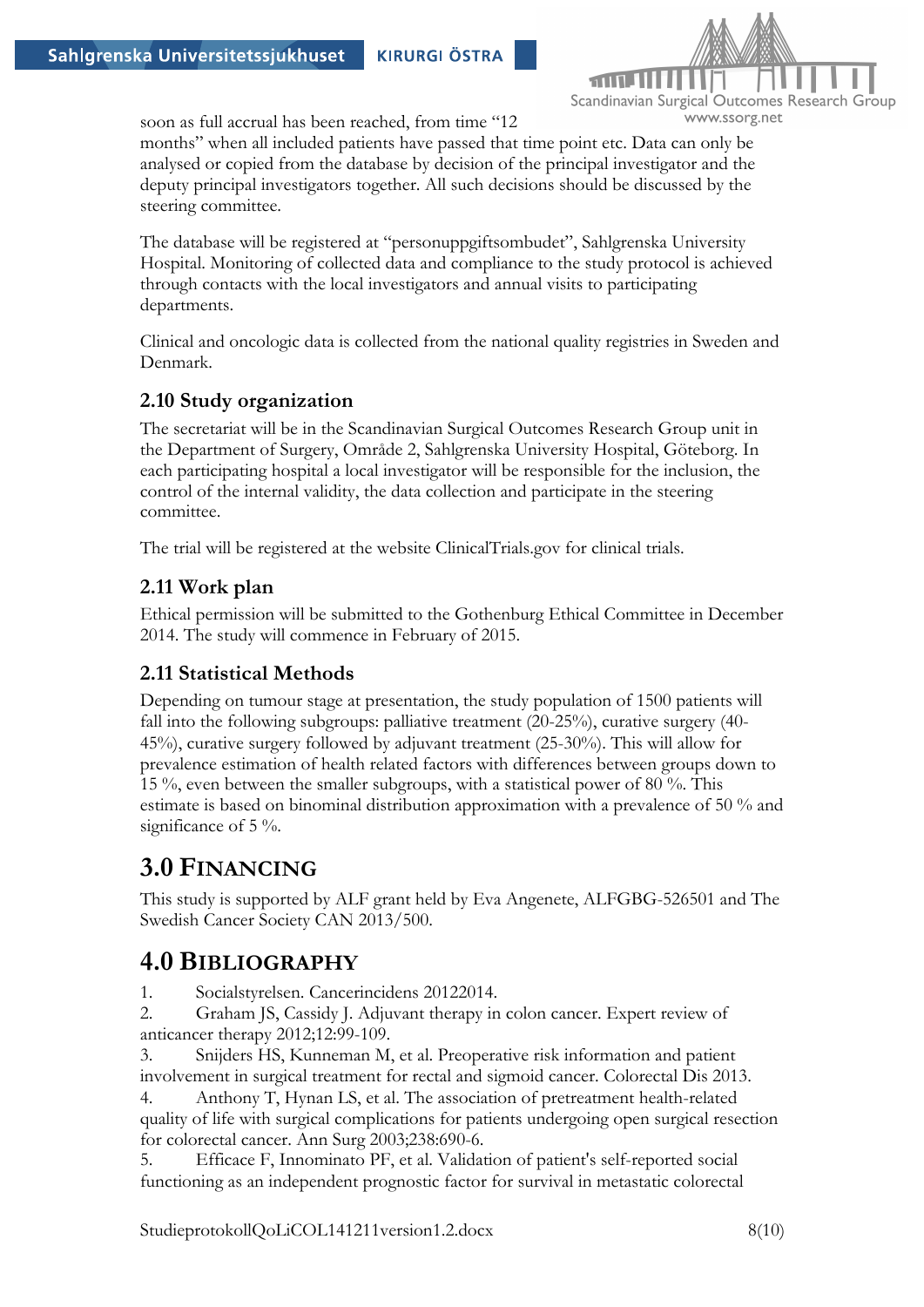

cancer patients: results of an international study by

the Chronotherapy Group of the European Organisation for Research and Treatment of Cancer. J Clin Oncol 2008;26:2020-6.

6. Conroy T, Uwer L, et al. Health-related quality-of-life assessment in gastrointestinal cancer: are results relevant for clinical practice? Curr Opin Oncol 2007;19:401-6.

7. Sharma A, Sharp DM, et al. Predictors of early postoperative quality of life after elective resection for colorectal cancer. Ann Surg Oncol 2007;14:3435-42.

8. Siassi M, Weiss M, et al. Personality rather than clinical variables determines quality of life after major colorectal surgery. Dis Colon Rectum 2009;52:662-8.

9. Bouvier AM, Jooste V, et al. Adjuvant treatments do not alter the quality of life in elderly patients with colorectal cancer: a population-based study. Cancer 2008;113:879-86.

10. Wong CK, Lam CL, et al. Clinical correlates of health preference and generic health-related quality of life in patients with colorectal neoplasms. PLoS One 2013;8:e58341.

11. Janson M, Lindholm E, et al. Randomized trial of health-related quality of life after open and laparoscopic surgery for colon cancer. Surg Endosc 2007;21:747-53.

12. Weeks J, Nelson H, et al. Short-term quality-of-life outcomes following laparoscopic-assisted colectomy vs open colectomy for colon cancer: A randomized trial. JAMA: The Journal of the American Medical Association 2002;287:321-8.

13. Brocken P, Prins JB, et al. The faster the better?-A systematic review on distress in the diagnostic phase of suspected cancer, and the influence of rapid diagnostic pathways. Psychooncology 2012;21:1-10.

14. Korsgaard M, Pedersen L, et al. Delay of treatment is associated with advanced stage of rectal cancer but not of colon cancer. Cancer Detect Prev 2006;30:341-6.

15. Bloom JR, Petersen DM, et al. Multi-dimensional quality of life among long-term (5+ years) adult cancer survivors. Psychooncology 2007;16:691-706.

16. Buffart LM, Thong MSY, et al. Self-Reported Physical Activity: Its Correlates and Relationship with Health-Related Quality of Life in a Large Cohort of Colorectal Cancer Survivors. PLoS One 2012;7:e36164.

17. Gray NM, Hall SJ, et al. Modifiable and fixed factors predicting quality of life in people with colorectal cancer. Br J Cancer 2011;104:1697-703.

18. Grimmett C, Bridgewater J, et al. Lifestyle and quality of life in colorectal cancer survivors. Qual Life Res 2011;20:1237-45.

19. Arndt V, Merx H, et al. Restrictions in quality of life in colorectal cancer patients over three years after diagnosis: a population based study. Eur J Cancer 2006;42:1848-57. 20. Regenbogen SE, Veenstra CM, et al. The personal financial burden of complications after colorectal cancer surgery. Cancer 2014.

21. Lundy JJ, Coons SJ, et al. Exploring household income as a predictor of psychological well-being among long-term colorectal cancer survivors. Qual Life Res 2009;18:157-61.

22. Hofhuis JG, Spronk PE, et al. The impact of critical illness on perceived healthrelated quality of life during ICU treatment, hospital stay, and after hospital discharge: a long-term follow-up study. Chest 2008;133:377-85.

23. Scott NW, Fayers PM, et al. The relationship between overall quality of life and its subdimensions was influenced by culture: analysis of an international database. J Clin Epidemiol 2008;61:788-95.

24. Ellis R, Smith A, et al. The prevalence of erectile dysfunction in post-treatment colorectal cancer patients and their interests in seeking treatment: a cross-sectional survey in the west-midlands. J Sex Med 2010;7:1488-96.